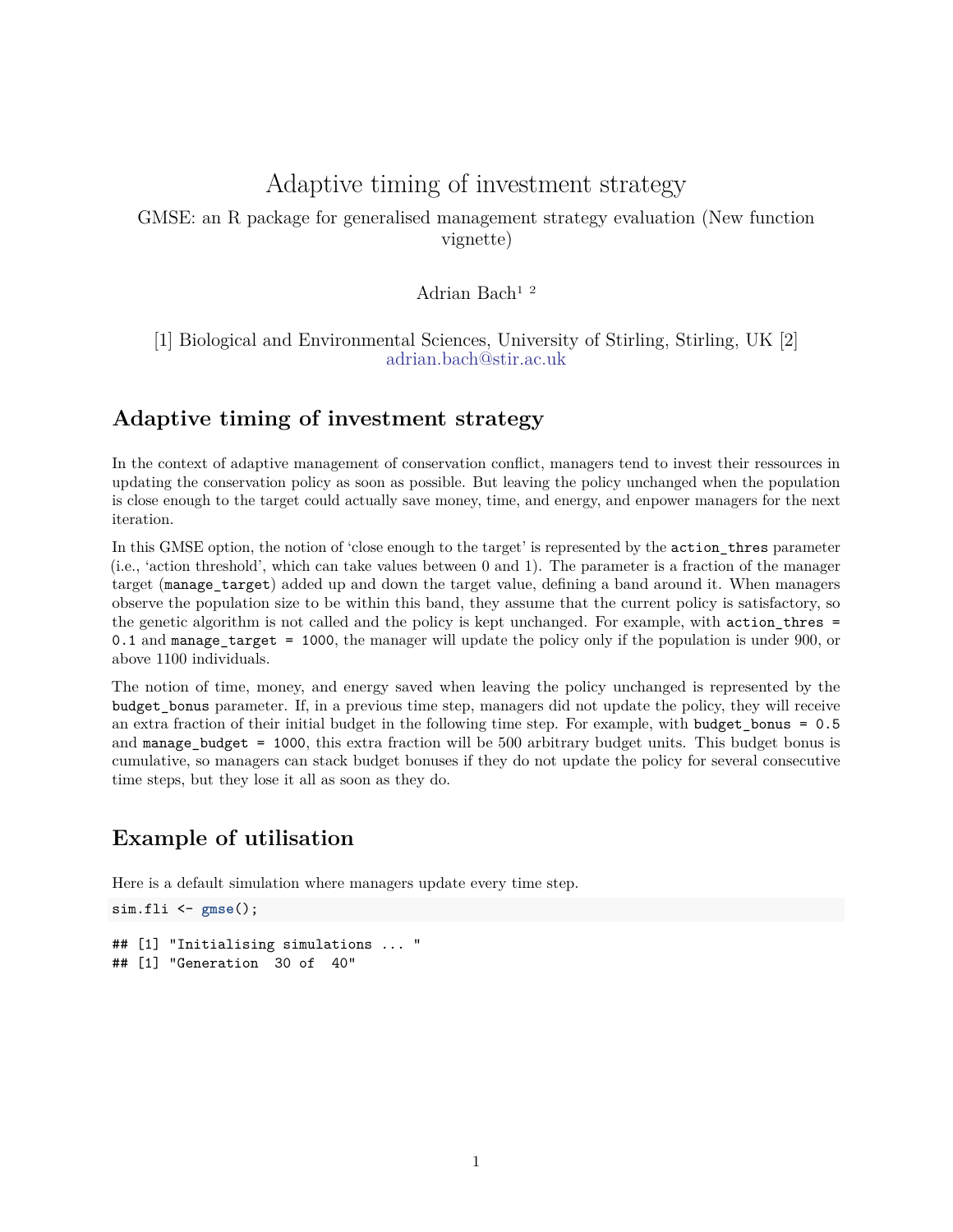

And here the same simulation, except managers update policy only when they observe the population to be plus or minus the target by 20%, and receive a bonus of 30% of their initial budget when they do not. sim.ati <- **gmse**(action\_thres = 0.2, budget\_bonus = 0.3);

## [1] "Initialising simulations ... "